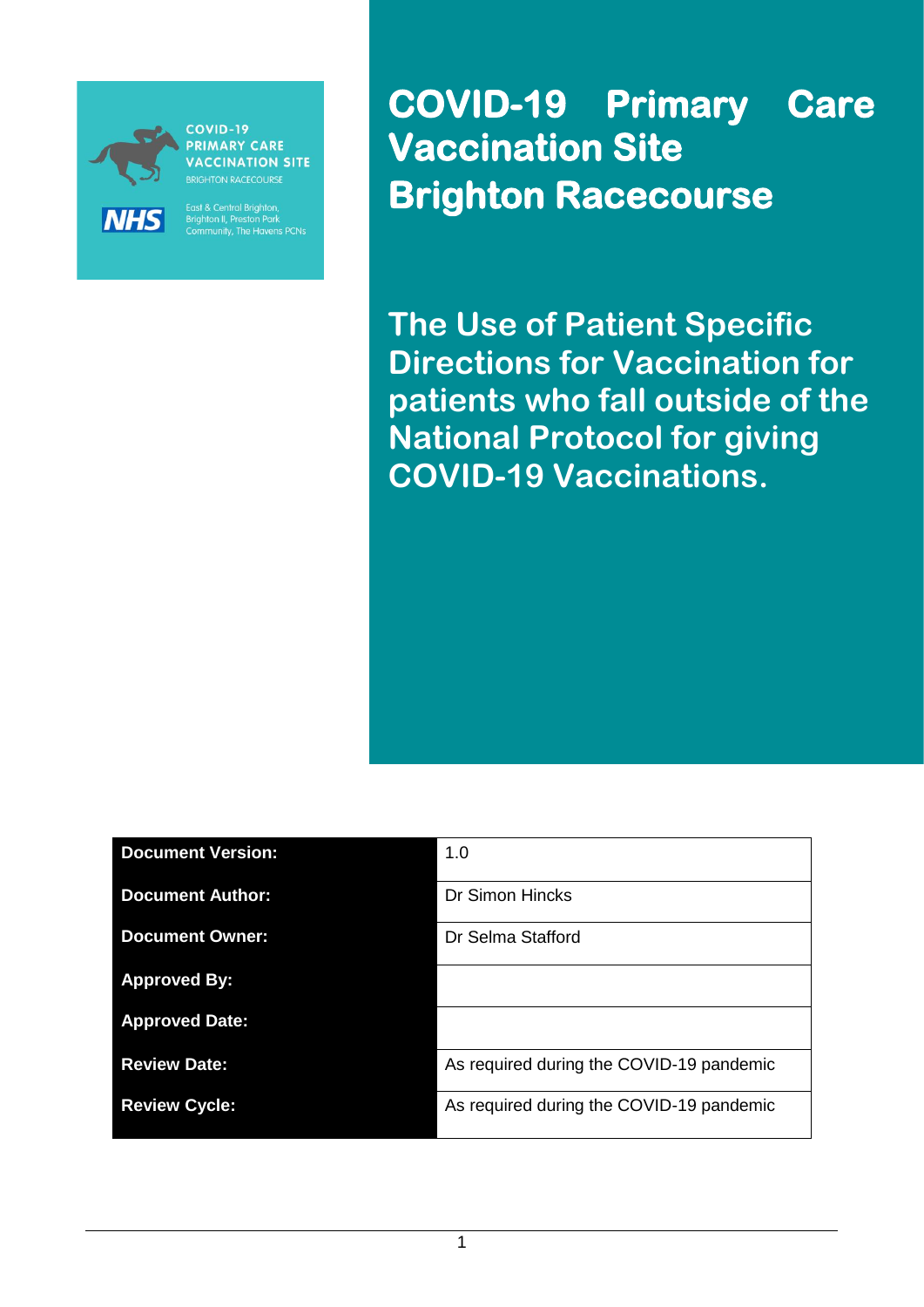| Version | <b>Date</b> | <b>Summary of Change</b> | <b>Reviewer</b> |
|---------|-------------|--------------------------|-----------------|
| 1.0     | 22/03/2021  | Initial draft            | Dr Simon Hincks |
|         | 13/05/2021  | <b>Updates</b>           | Pippa Halley    |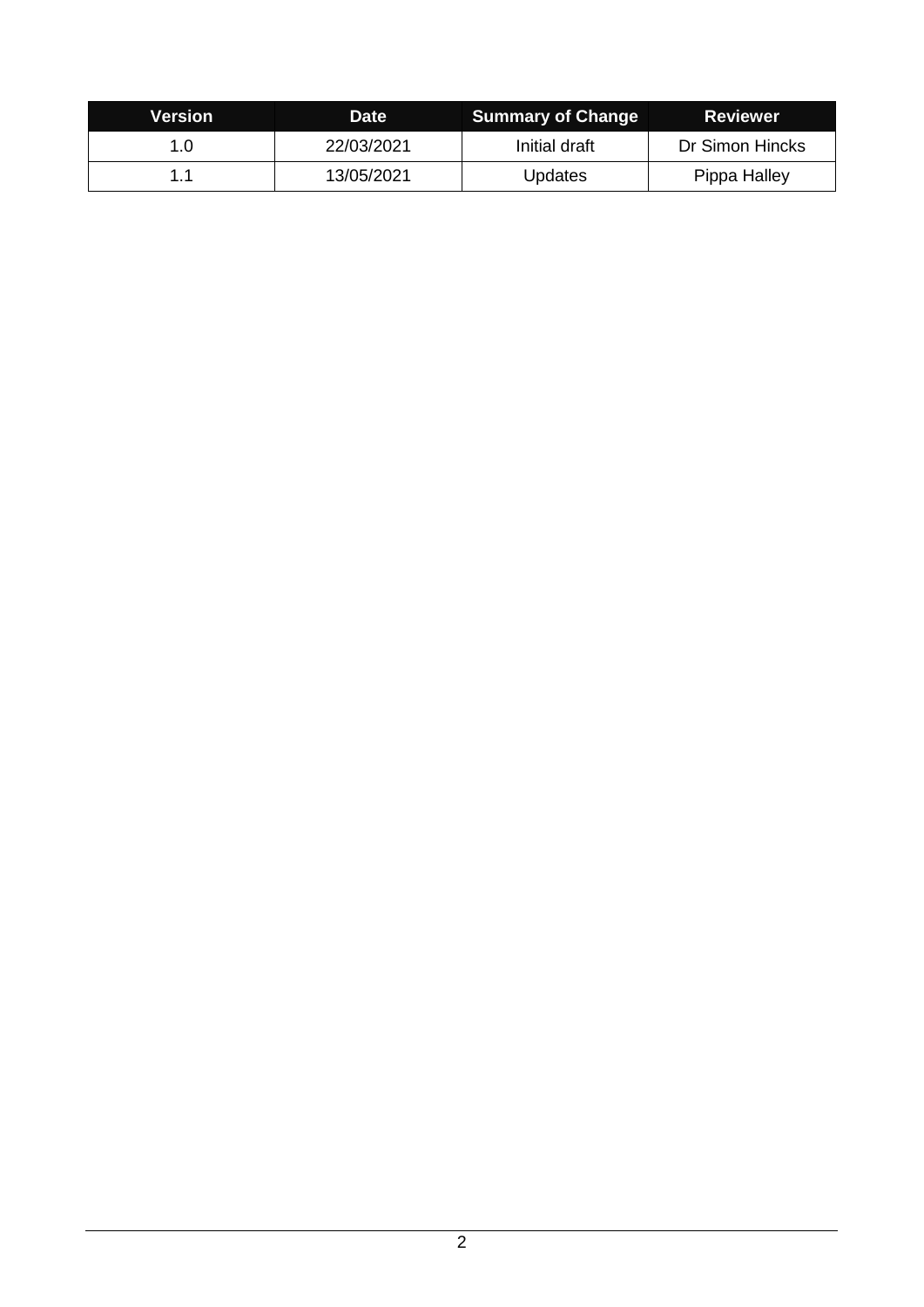# **Contents**

| 2. Process for Vaccinating an Individual who falls outside of the National Protocol 4 |  |
|---------------------------------------------------------------------------------------|--|
|                                                                                       |  |
|                                                                                       |  |
|                                                                                       |  |
|                                                                                       |  |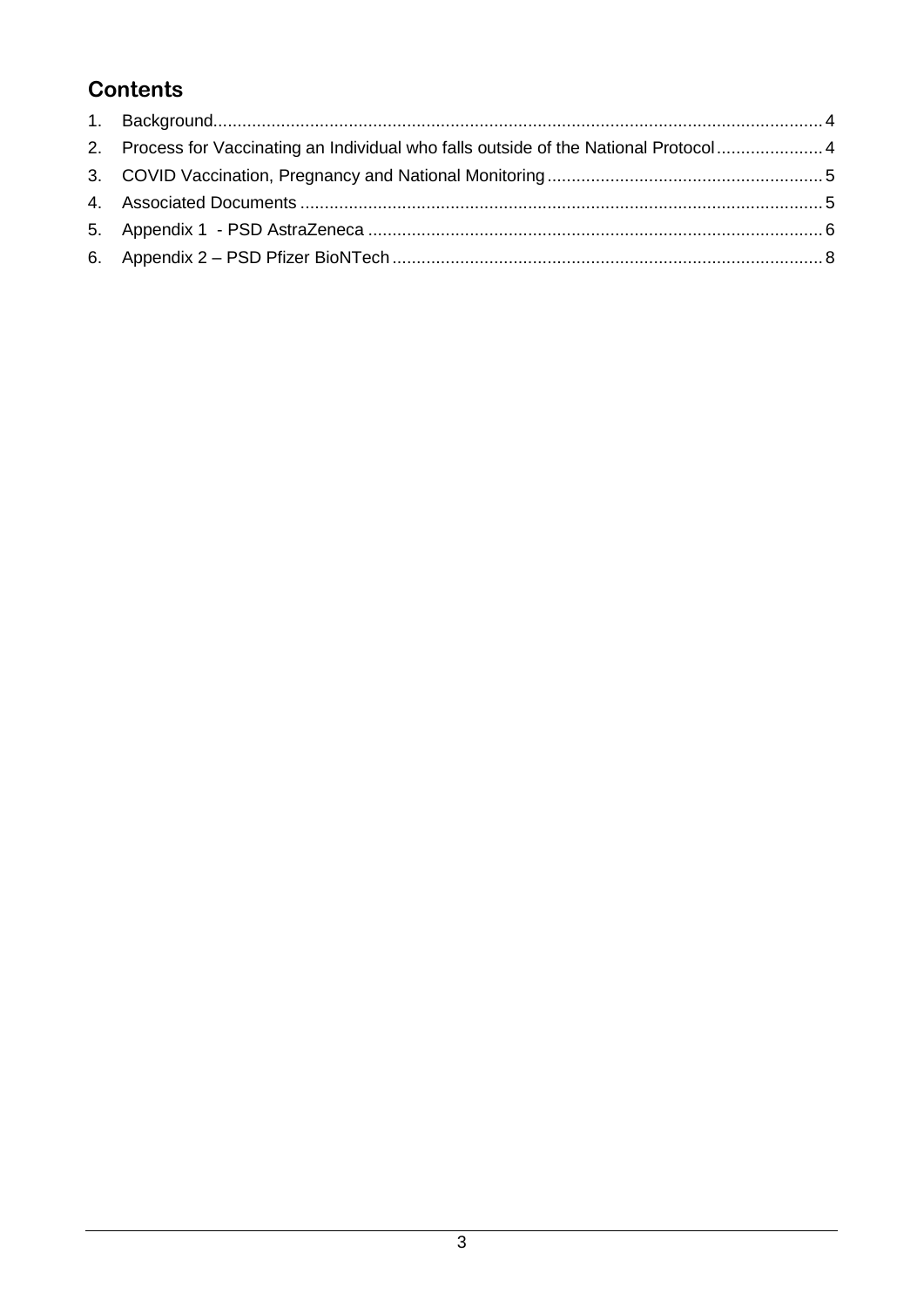# <span id="page-3-0"></span>**1. Background**

All injectable medicines are Prescription Only Medicines (POM). Therefore, they must be prescribed prior to administration or administered under an alternative legal mechanism.

# **1.1 National Protocol**

This is the primary mechanism for the majority of deployment models. It can be used by a single registered healthcare professional undertaking all stages of the vaccination process, or by up to four registered or non-registered persons undertaking different stages. It has been introduced specifically to support the vaccination programme and is a new legal mechanism following amendment of the Medicines Regulations.

Hence, the protocol allows a wider range of suitably trained and competent persons to deliver the vaccination programme. The operational stages of activity that can be undertaken by registered and non-registered persons, are detailed in:

AstraZeneca: [https://www.gov.uk/government/publications/national-protocol-for-covid-19-vaccine](https://www.gov.uk/government/publications/national-protocol-for-covid-19-vaccine-astrazeneca-chadox1-s-recombinant)[astrazeneca-chadox1-s-recombinant](https://www.gov.uk/government/publications/national-protocol-for-covid-19-vaccine-astrazeneca-chadox1-s-recombinant)

Pfizer: [https://www.gov.uk/government/publications/national-protocol-for-covid-19-mrna-vaccine](https://www.gov.uk/government/publications/national-protocol-for-covid-19-mrna-vaccine-bnt162b2-pfizerbiontech)[bnt162b2-pfizerbiontech](https://www.gov.uk/government/publications/national-protocol-for-covid-19-mrna-vaccine-bnt162b2-pfizerbiontech)

This means there is no requirement for individual signed paperwork by a Registered Prescriber and data entry is done on the Pinnacle IT System which is then uploaded to the Patient's GP Electronic Record.

Most COVID-19 Vaccinations given at the Brighton Racecourse Site will be given under the National Protocol:

# **1. 2 Patient Specific Direction (PSD)**

Where an individual falls outside the inclusion criteria stated in the National Protocol or PGD, they need to be clinically assessed on an individual basis to receive vaccine by a prescriber. If this results in a decision to vaccinate, a PSD should be used.

Registered healthcare professionals that can write a PSD for COVID-19 vaccination. In line with the advice contained in NHS England's Summary of the legal mechanisms for [administering the COVID-19 vaccine\(s\)](https://www.england.nhs.uk/coronavirus/publication/summary-of-the-legal-mechanisms-for-administering-the-covid-19-vaccines/) only doctors, independent nurse prescribers or independent pharmacist prescribers can write PSDs for COVID-19 vaccinations. Other non-medical prescribers cannot prescribe unlicensed or medicines authorised under Regulation 174.

Questions about PSDs:<https://www.sps.nhs.uk/articles/patient-specific-directions-qa/>

# <span id="page-3-1"></span>**2. Process for Vaccinating an Individual who falls outside of the National Protocol**

- **2.1** Individual is identified as not suitable to be vaccinated under the National Protocol
- **2.2** Alert On-Site Clinical Lead
- **2.3** The On-Site Clinical Lead will be responsible for consenting the patient following current guidelines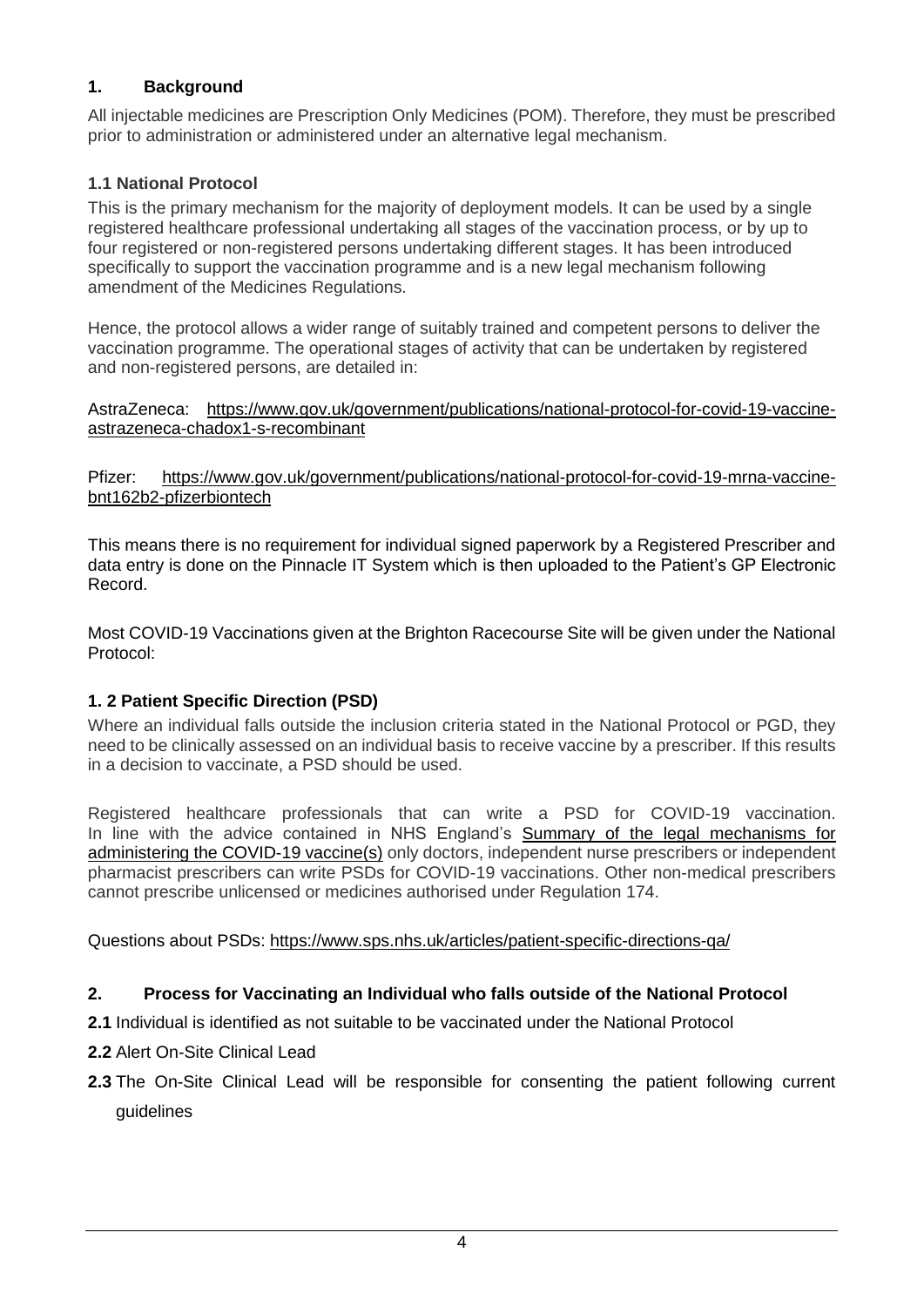- **2.4** The On-Site Clinical Lead will obtain the correct PSD for the Vaccine that is to be given these are available on the IAS website under Brighton Racecourse GP Vaccination Site
	- PSDs can be found on the [website](https://www.improvingaccessservices.co.uk/ehs-staff-resources/brighton-racecourse-gp-vaccination-hub/vaccination-protocols-guidance/) or in Appendices 1 & 2.
- **2.5** The On-Site Clinical Lead will undertake the following as outlined in the PSD:
	- Complete the Risk assessment
	- Where yes is answered to any questions then clarify and discuss risks and benefits from proceeding with vaccination and record a summary of the discussion in the Risks & Benefits Discussed section
	- Advise the patient that the Vaccinations is to be given outside of MHRA Temporary Authorisation/National Protocol and record this
	- Discuss possible side effects and how to manage these and record that this has been completed
	- Date the PSD at the top of the second page
	- Add your name to the PSD and then Sign the adding your professional Registration Number and the date.
- **2.6** The PSD can then be given to the vaccinator who can proceed with the vaccination
- **2.7** The Vaccinator will add their name, sign that they have given the vaccination and add the date the vaccination was given
- **2.8** The completed form will then be given to the Site Support Team for scanning and storing in a secure folder on the S Drive and emailing to the patient's registered practice.

# <span id="page-4-0"></span>**3. COVID Vaccination, Pregnancy and National Monitoring**

**3.1 Inadvertent Vaccination – Patient unaware that they were pregnant and the time of their first vaccination:** if any woman presents for her second vaccination who was unaware she was pregnant at the time her first dose was given, these will need to be reported to Public Health England for ongoing monitoring.

# **3.2 Process for Reporting Inadvertent Vaccination during pregnancy**

- This is the responsibility of the On-site Clinical Lead to report inadvertent vaccinations
- Send email to [phe.vip@nhs.net](mailto:phe.vip@nhs.net)
- Include the following details: DOB, NHS Number, GP Practice, dates, batch numbers and names of vaccines given.
- Copy email into Overall Racecourse Clinical Lead and Racecourse Governance Co-ordinator
- Link to VIP reporting form is found on the Onsite Clinical Lead Document.
- **3.3 MHRA Vaccine Monitoring:** All pregnant women Should be invited to sign up with the MHRA Vaccine Monitoring at the time of vaccination see:

# [Monitor COVID Vaccination in Pregnancy Invitation Letter](https://assets.ctfassets.net/z2qh39eu46pr/134OgCmesW21xrpuGcsGKM/e7e6f54b6fd2482183861545cf779b96/PHE_11969_MHRA_VaccineMonitor_A4_leaflet_05_WEB_final.pdf)

This link is also found in the Onsite Clinical Lead Document.

### <span id="page-4-1"></span>**4. Associated Documents**

PSDs for Pfizer and AstraZeneca can be found on the [website.](https://www.improvingaccessservices.co.uk/wp-admin/post.php?post=2064&action=edit)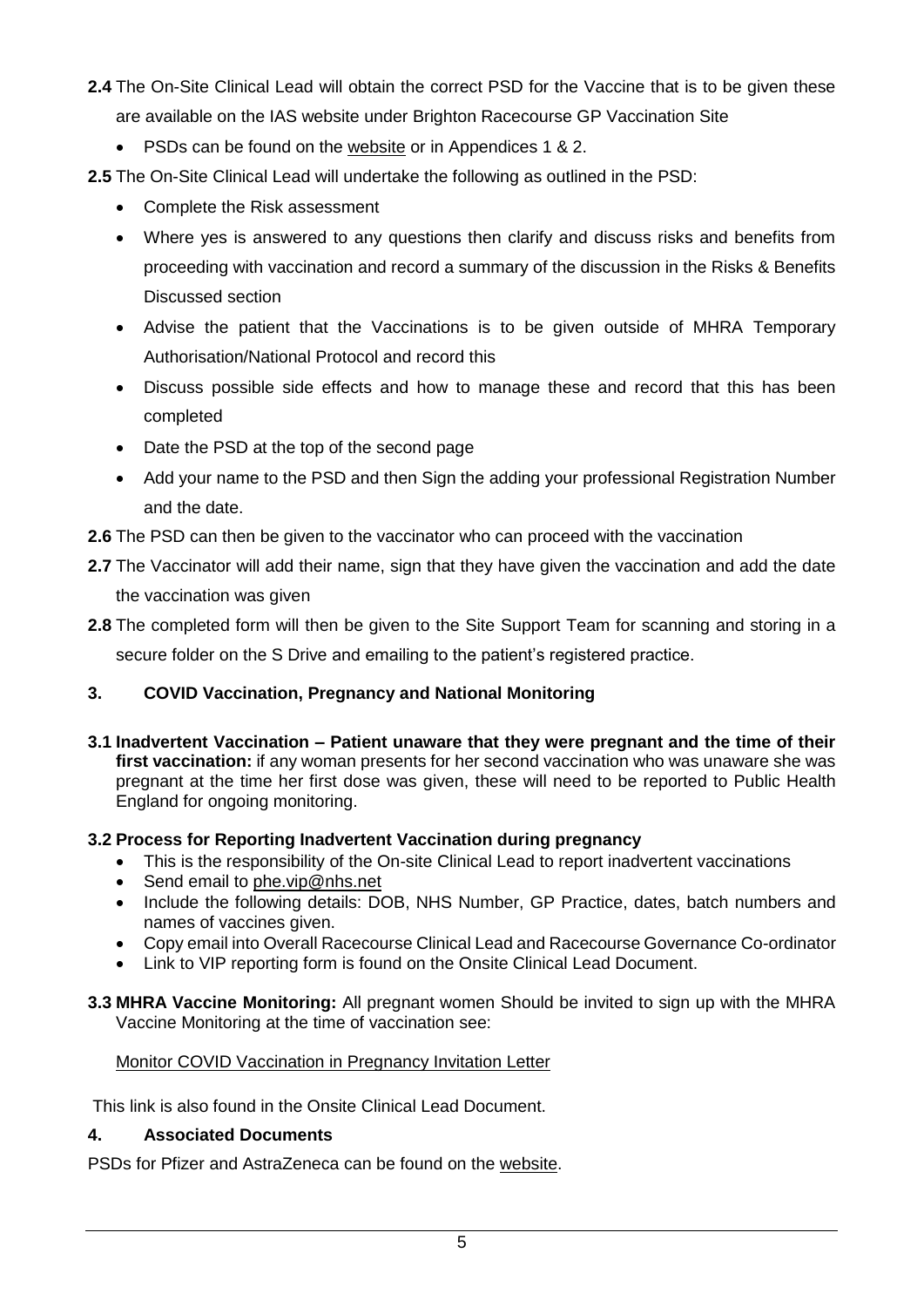# <span id="page-5-0"></span>**5. Appendix 1 - PSD AstraZeneca**

| <b>NHS</b>        | <b>COVID-19</b><br><b>PRIMARY CARE</b><br><b>VACCINATION SITE</b><br><b>BRIGHTON RACECOURSE</b><br>East & Central Brighton,<br><b>Brighton II, Preston Park</b><br><b>Community, The Havens PCNs</b> | V <sub>1.0</sub> | Individual Patient assessment to assist the<br>creation of Patient Specific Direction for the<br>administration of COVID-19 Vaccine<br>AstraZeneca, (ChAdOx1-S [recombinant]) |  |
|-------------------|------------------------------------------------------------------------------------------------------------------------------------------------------------------------------------------------------|------------------|-------------------------------------------------------------------------------------------------------------------------------------------------------------------------------|--|
| <b>First Name</b> |                                                                                                                                                                                                      |                  | Date of birth                                                                                                                                                                 |  |
| <b>Surname</b>    |                                                                                                                                                                                                      |                  |                                                                                                                                                                               |  |

| <b>Home Address</b>                                                                                                                                                                                                                 |                 |               |               |
|-------------------------------------------------------------------------------------------------------------------------------------------------------------------------------------------------------------------------------------|-----------------|---------------|---------------|
|                                                                                                                                                                                                                                     | <b>Postcode</b> |               |               |
| <b>PRODUCTS</b> And the second control of the second control of the second control of the second control of the second control of the second control of the second control of the second control of the second control of the secon |                 | <b>NECKER</b> | <b>BOTTOM</b> |

| <b>Risk Assessment by prescriber</b>                                                         | Yes | <b>No</b> |
|----------------------------------------------------------------------------------------------|-----|-----------|
| Has the individual ever had a severe anaphylactic reaction<br>to any drug?                   |     |           |
| Is the individual under the age of 18?                                                       |     |           |
| Is the individual pregnant?                                                                  |     |           |
| Has the individual had any vaccination in the last 7 days?                                   |     |           |
| Has the individual been in a trial of a potential coronavirus<br>vaccine?                    |     |           |
| Is the individual taking anticoagulant medication, or do they<br>have a bleeding disorder?   |     |           |
| the individual at high risk of developing<br>serious<br>Is.<br>complications from Covid-19?  |     |           |
| Does the individual's occupation expose them to a higher<br>risk of infection from Covid-19? |     |           |
| Is the individual a primary carer?                                                           |     |           |
| Does the individual have capacity for informed consent?                                      |     |           |

# **Risks and benefits discussed:**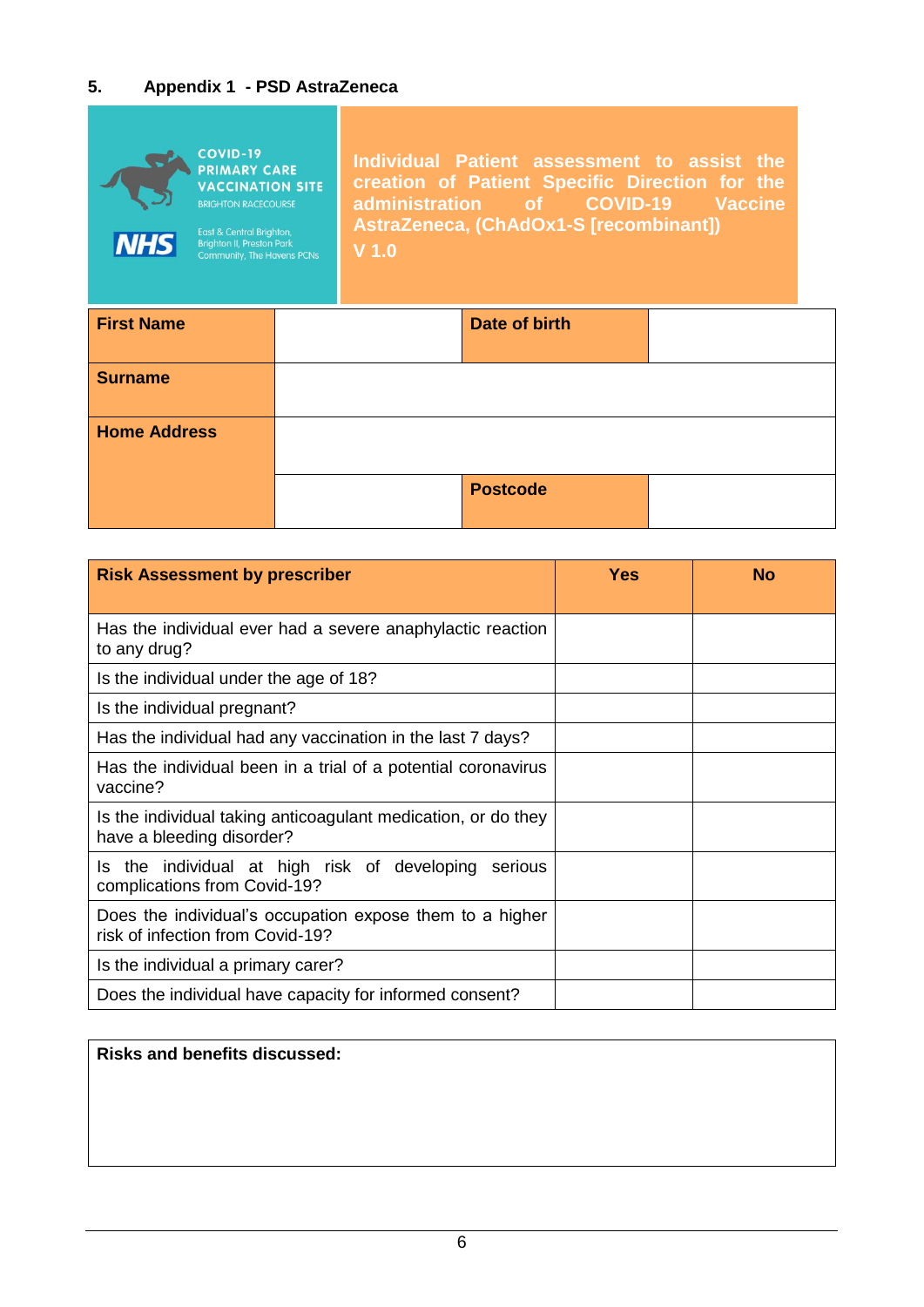| Protocol:                                           | Advised vaccination to be given outside MRHA temporary authorisation / National                                                                                                |
|-----------------------------------------------------|--------------------------------------------------------------------------------------------------------------------------------------------------------------------------------|
| Potential and management of side effects discussed: |                                                                                                                                                                                |
|                                                     |                                                                                                                                                                                |
| <b>trained in Vaccination</b>                       | Patient Specific Direction (PSD) for the administration of COVID-19 Vaccine AstraZeneca,<br>(ChAdOx1-S [recombinant]) to individuals by Prescribers /Non- Prescribers suitably |
| Date of PSD:                                        |                                                                                                                                                                                |

The patient named below is eligible to receive **COVID-19 Vaccine AstraZeneca, (ChAdOx1-S [recombinant]) 0.5mls Intra-Muscular (IM) Injection** in accordance with Public Health England \*Immunisation Against Infectious Disease (Green Book) and JCVI recommendations for the purpose of protection against COVID-19.

| <b>First Name</b>   | Date of birth   |  |
|---------------------|-----------------|--|
| <b>Surname</b>      |                 |  |
| <b>Home Address</b> |                 |  |
|                     | <b>Postcode</b> |  |

### **ONE DOSE OF COVID-19 Vaccine AstraZeneca, (ChAdOx1-S [recombinant]) 0.5mls by Intra-Muscular (IM) Injection**

| Name of prescriber:<br>(Doctor / Independent Nurse Prescriber<br>Independent Pharmacist prescriber only) | <b>Registration/PIN Number:</b> |
|----------------------------------------------------------------------------------------------------------|---------------------------------|
| Signature:                                                                                               | Date:                           |

### **This PSD will expire within 7 days of signature**

| Name of vaccinator:                                                                                   | Date: |
|-------------------------------------------------------------------------------------------------------|-------|
| <b>Signature:</b>                                                                                     |       |
| العقاب التاريخ والمتحاف المتحافية والمنازل والمتحافظ والمنافس والمستحدث والمستحدث والمستحدث والمستحدث |       |

\* <https://www.gov.uk/government/publications/covid-19-the-green-book-chapter-14a>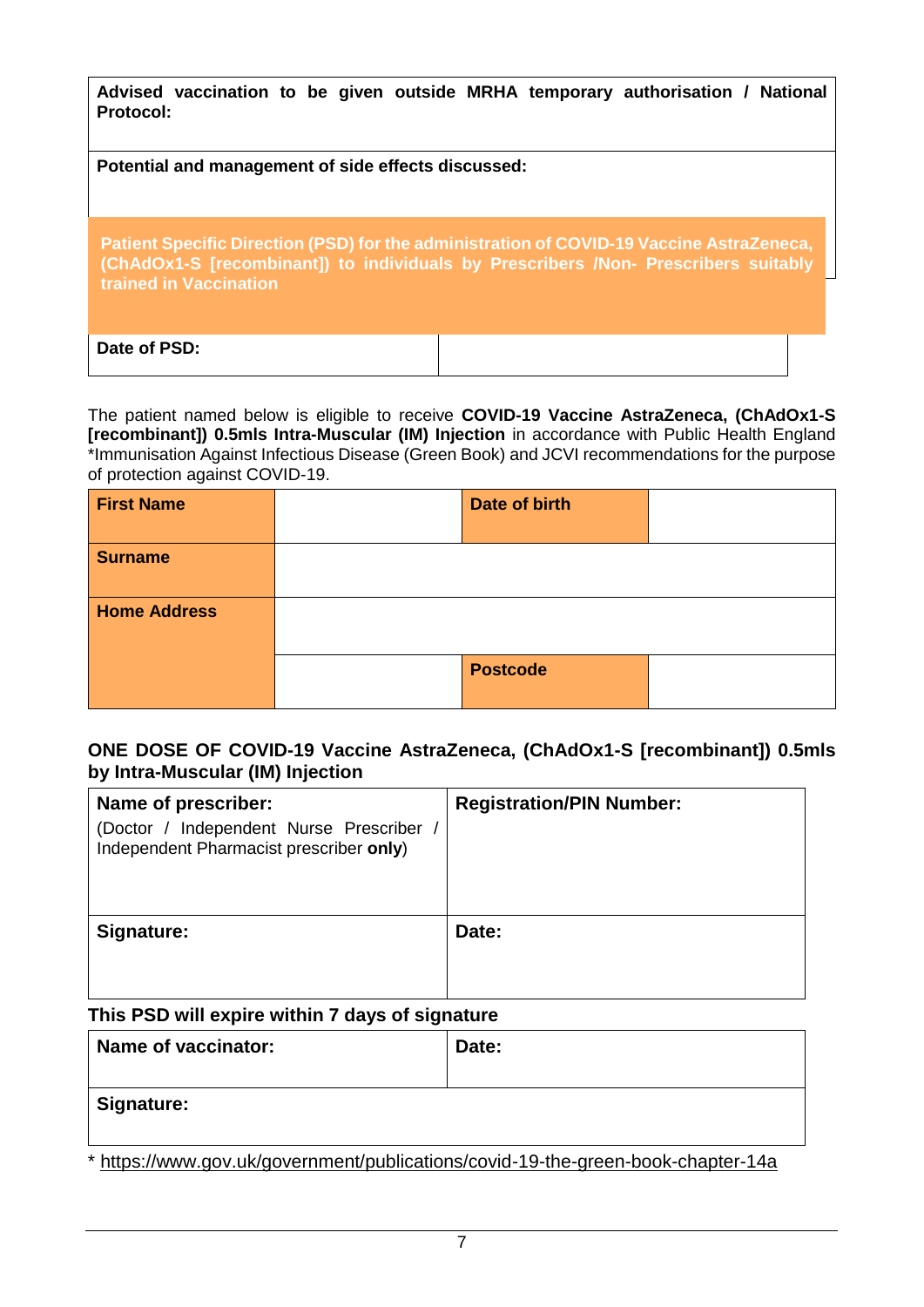### <span id="page-7-0"></span>**6. Appendix 2 – PSD Pfizer BioNTech**



| <b>First Name</b>   | Date of birth   |  |
|---------------------|-----------------|--|
| <b>Surname</b>      |                 |  |
| <b>Home Address</b> |                 |  |
|                     | <b>Postcode</b> |  |

| <b>Risk Assessment by prescriber</b>                                                         | <b>Yes</b> | <b>No</b> |
|----------------------------------------------------------------------------------------------|------------|-----------|
| Has the individual ever had a severe anaphylactic reaction<br>to any drug?                   |            |           |
| Is the individual under the age of 16?                                                       |            |           |
| Is the individual pregnant?                                                                  |            |           |
| Has the individual had any vaccination in the last 7 days?                                   |            |           |
| Has the individual been in a trial of a potential coronavirus<br>vaccine?                    |            |           |
| Is the individual taking anticoagulant medication, or do they<br>have a bleeding disorder?   |            |           |
| Is the individual at high risk of developing<br>serious<br>complications from Covid-19?      |            |           |
| Does the individual's occupation expose them to a higher<br>risk of infection from Covid-19? |            |           |
| Is the individual a primary carer?                                                           |            |           |
| Does the individual have capacity for informed consent?                                      |            |           |

#### **Risks and benefits discussed:**

**Advised vaccination to be given outside MRHA temporary authorisation / National Protocol:**